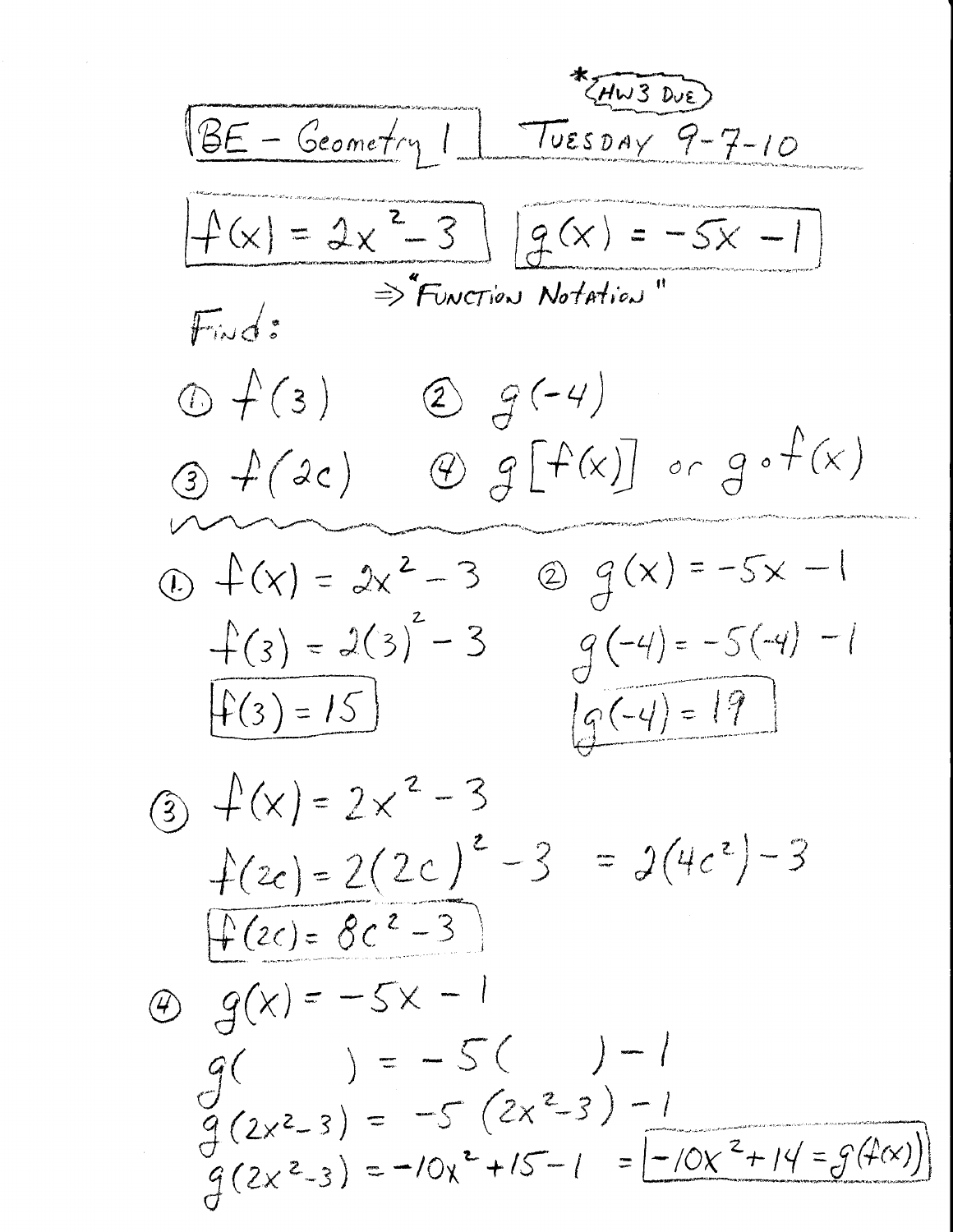Solving LINEAR (Degree =1) Equations =>  $GRS$ AND INEQUALITIES ORI . WHATEVER YOU DO TO ONE SIDE DO TO THE OTHER  $\bullet$  (+GRI => it you  $\bullet$  or  $\frac{1}{\circ}$  by negative,  $\frac{1}{\left| \int_0^1 \rho \, dr}$  ineguacity) USe +, - undos puble, - undos 70 get  $GEL$  $68$   $67E$  $-5x + 3 < 8$  $-5x + 3 = 8$  $-3 - 3$  $-3 - 3$  $\frac{-5x}{-5} < \frac{5}{-5}$  $\frac{-5x}{-5} = \frac{5}{-5}$  $\left[\times$  > -1  $|x = -1|$  $-2 - 0$  $96 - 5(-1) + 3 = 8$  $F$  FALSE -  $O$  TRUE  $5 + 3 = 8 \sqrt{ }$  $\underline{\subseteq}$  FALSe  $(-2)$  > -1 FALSe  $\checkmark$ FALSE  $(-1)$  > 7 FALSE (ONE SOLUTION - $FA(se (2) > -1)$ TeuE OD SOLUTIONS, CAN ONLY<br>"Spot" CHECK, USE I Number in

 $\mathcal{L}_{\mathcal{L}}$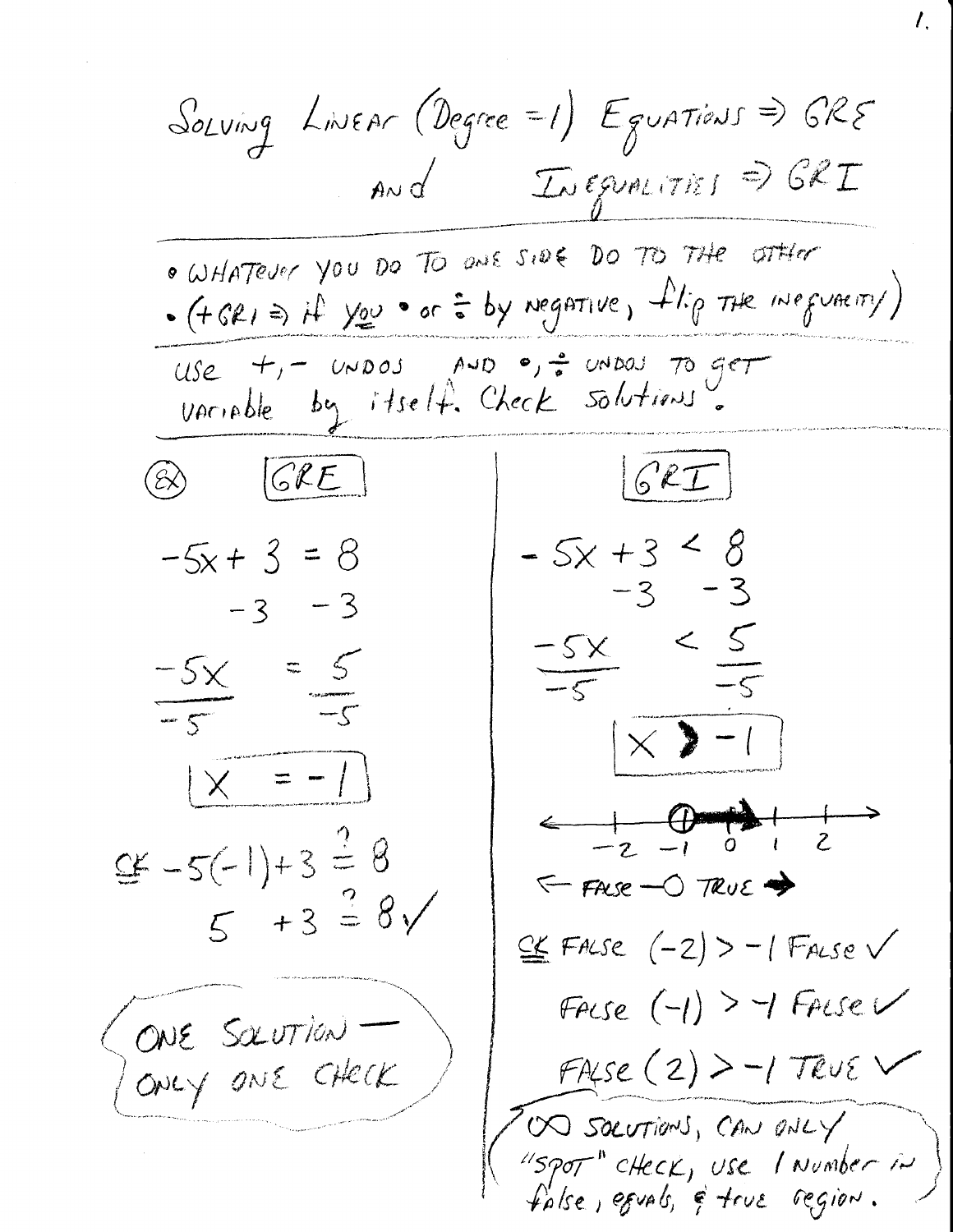variable on left with done.  $N$ OTES - GET  $3 \geq x$  $X<sup>2</sup>$  $x = 3$ TEOINTS COFFECTLY

Practice: EUALUATING FUNCTIONS · Solving Liver Equations  $($  see ATTACHIO  $wc$ *esiker*) · Solving Liver Ingenishes